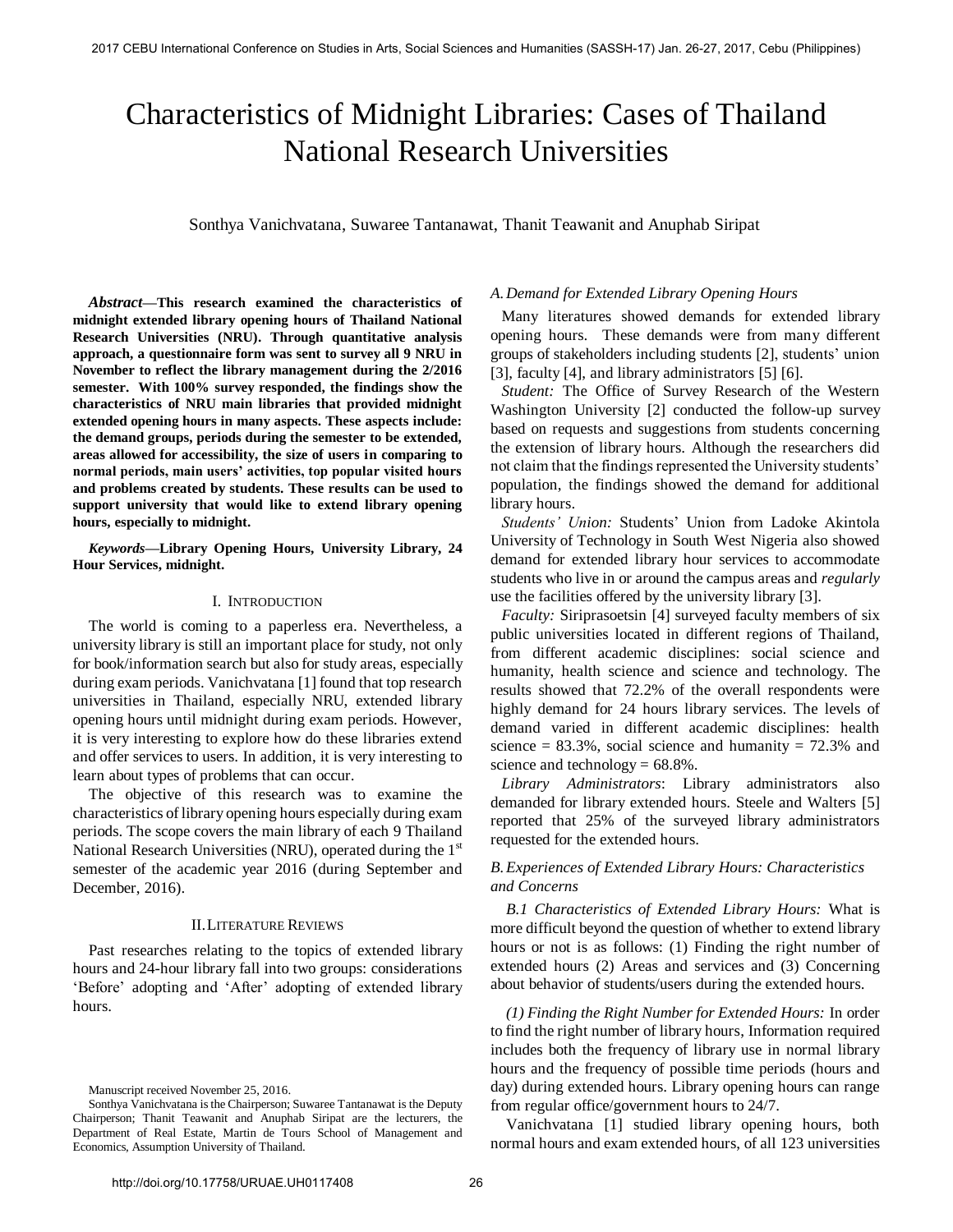in Thailand, as of the 2015 academic year. The 123 universities are categorized into three groups: (1) 61 public universities, (2) 19 autonomous universities and (3) 43 private universities. The 61 public universities consist of three sub-groups: (1) 38 Rajabhat universities, (2) 9 Rajamangala universities and (3) 14 other public universities, from now on are called general public universities [7]. Among the autonomous universities and general public universities, there are 9 universities selected as Thailand National Research Universities (NRU).

NRU have been set up by the Thai Government in 2009 in order to enhance the national educational quality and universities' research to world level.

The analysis showed that normal library opening hours of the Thai university libraries were similar to the government office hours, 8:30am to 16:30pm. During exam, only 17 universities out of 123 extended library closing hours, ranging from 18:30pm to midnight. All 9 National Research Universities of Thailand extend librarian hours until midnight during final exams. Beyond that, 2 universities extended library hours to 24/7 but only for special library areas during final exam. However, there were 3 private universities that were reduce library closing hours.

*(2) Areas and Services:* There are questions whether libraries should provide 'full' or 'partial' access areas and services.

Areas: Steele [5] showed that 'Study Space' was the top often open area. Other following ranks were 'Stacks', 'Copy facilities', 'Computer Lab Facilities', 'Reference' and 'Food/vending'.

Services: In addition, Steele found that services provided from top available were: 'Individual study space', 'Collaborative study space', Online resources', General collections', 'Circulation', 'Computer labs', 'Reserve readings', 'Reference service', 'Laptop check-out', 'On-call technical support', 'In0person technical support' and 'Special collections'.

(3*) Behaviors of Students*: Ajala [3] studied experiences of three public universities in South Western Nigeria with regard to extended hours of library services. The survey results from students, who regularly used the library facilities, showed that about 76% (854 out of 1112) agreed or strongly agreed that library was their only study environment so they visit it when they needed to do serious studies.

Nevertheless, there were circulation staff voiced concerns about certain students' behaviors including 'Party', 'Sleep', 'Leaving Food and Debris' in the library [8].

*B.2 Concerns for Extended Library Hours:* In the management of extended library hours, especially till midnight or 24 hours, there are 3 main concerns: (1) Concerns about staffs (2) Concern about safety and security and (3) Concern about availability of budgets.

(1) *Staffs*: Staffs who will be assigned during extended library hours are normally (a) Support staffs, from regular hours, who reassign to work paid-overtime, (b) Paid volunteer students and/or (c) Security personnel. The case to hire new staff to cover expanded hours was fewer than hired students [5].

However, during extended hours, there were concerning about lack of reference assistance [8]. Limitation of library staff can be a cause to restricted use to parts of library and restricted access to authorized patrons.

(2) *Safety and Security*: 'Safety' and 'Security' issues were high to medium concerns as found by Foote and McManus [9]. There were fears for personal safety of users-student and workers-employees [8]. Ways to solve security concern include: staffed security desk, video cameras and alarm systems, key cards, and motion or glass break sensors [5] [10].

(3) *Budget*: Extended library hours do required additional costs to operate, especially to pay for library staffs. However, it is crucial to balance services against cost spend [2] and weigh between cost and prestige and other benefits gain [10]. It is possible to un-staff [8] or using volunteers instead of hiring overtime staffs. Funding was from campus administration and student groups. In rare case, funding was from increasing of tuition to support generous hours [5].

## III. METHODOLOGY AND DATA

This research conducted quantitative analysis approach. The research team created a questionnaire for and surveyed all 9 Thailand National Research Universities (NRU) in October, 2016. Questionnaire forms were sent to each university library staffs for considerations. Once filled the questionnaires were sent back via emails.

# IV. FINDINGS

Based on the data from the 9 NRU, the followings describe the characteristics of open and close hours during normal and exam periods, periods that each library provides extended library opening hours, access areas provided, users' activities during extended library hours, number of users access during extended periods comparing to normal periods, popular access hours and problems caused by students.

# A.*Demain for Extended Library Hours*

To understand the demand for library extended opening hours, the questionnaire provided four choices for this question including: 'Request from Students', 'Request from Faculty', 'Request from Patents, Alumni, Society' and 'Initiative from University Management.' Eight respondents out of nine stated that 'Students' were the main reason for the extended library hours. Two universities stated that both 'Students' and 'University Management' were both the main demand for the extending. Only one university stated that 'University Management' alone was the main demand for the extending. Figure 1 displays the above discussion.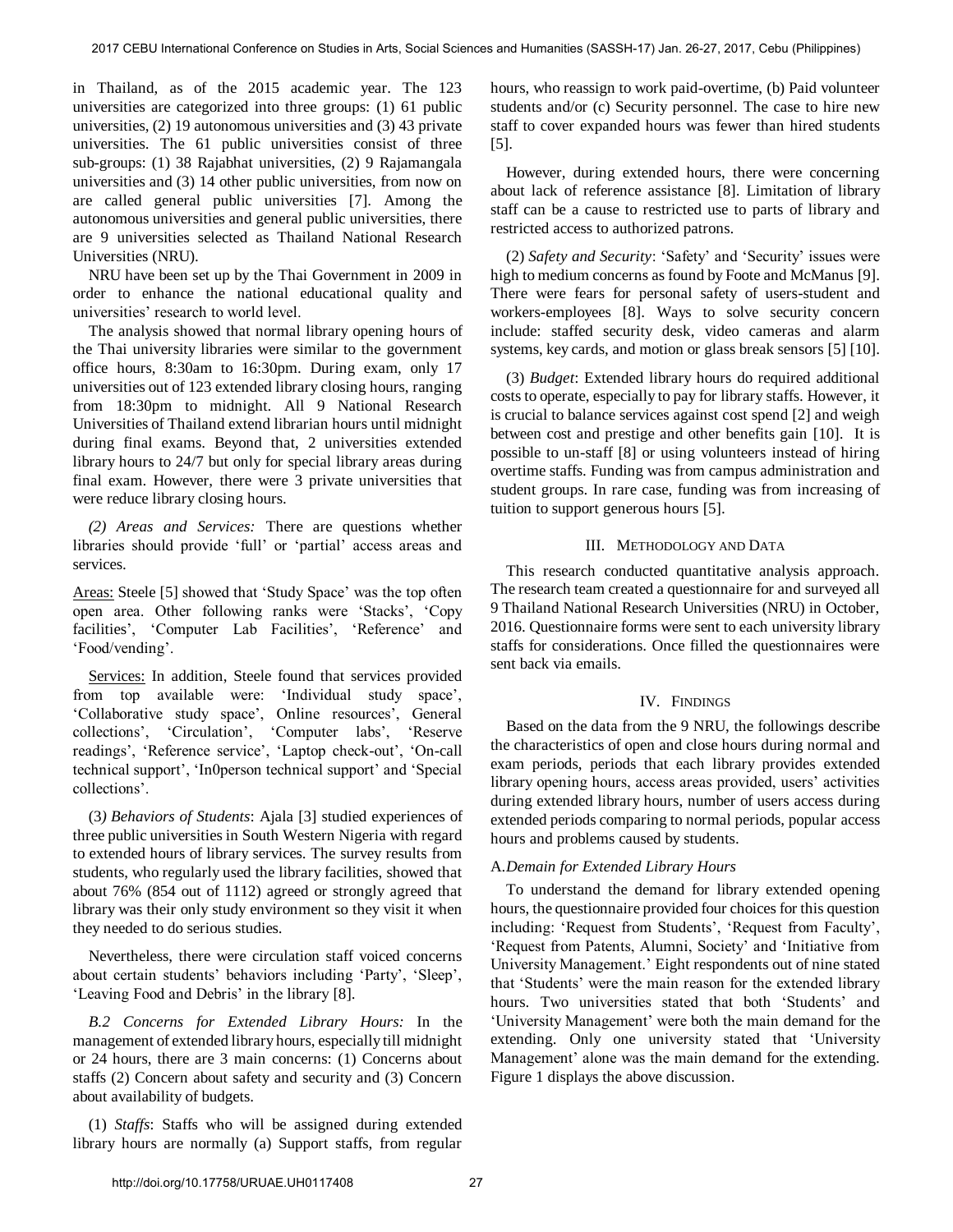

FIGURE 1: MAIN DEMAND FOR EXTENDED LIBRARY HOURS

## *B.The Characteristics of Opening and Closing Times*

The summary of the operating hours during the normal hours and examination are as follows:

- Normal Opening Hours0
	- o Opening Hours

The normal opening hours are between 8:00 am and 9:00 am, except one university open 24/7 during normal opening hours. The mode is at 8:00 am, with the frequency of 6 out of 9 or 66.67%.

oClosing Hours

The normal closing hours have broader range than the opening hours, between 20:00 pm and 22:00 pm, with one university closes at 24:00 am. The mode is at 21:00 pm, with the frequency of 4 out of 9 or 44.44%.

- Exam Opening Hours
	- o The opening hours during weekday of exam periods of most NRU are at 8:00am, except 1 university open at 8:30 and 1 university open 24/7.
	- o All 9 NRU extended library hours during weekday exam period until 24:00am or close to 24:00am (23:30pm).
	- o 5 out of 9 (55.56%) NRU open until 24:00 both weekday and weekend.
	- o 2 NRU open 24/7 during exam periods.

The opening and closing hours during both normal and exams are as shown in Table 1.

|                             | Regular                      |                  | <b>Exam Period</b>           |                  |
|-----------------------------|------------------------------|------------------|------------------------------|------------------|
| <b>Name of University</b>   | <b>Library Opening Hours</b> |                  | <b>Library Opening Hours</b> |                  |
|                             | Weekdav                      | Weekend          | Weekdav                      | Weekend          |
| Chulalongkorn               | $8:00-21:00$                 | $9:00-18:00$     | $8:00-24:00$                 | $9:00-24:00$     |
| University                  |                              |                  |                              |                  |
| Mahidol University          | 8:00-21:00                   | $9:00-17:001$    | 8:00-24:00                   | $9:00-17:00$     |
| Chiang Mai University       | 8:00-21:00                   | 10:00-18:00      | 8:00-23:30                   | 10:00-18:00      |
| <b>Thammasat University</b> | $0:00-24:00$                 | $0:00-24:00$     | $0:00-24:00^2$               | $0:00-24:00^2$   |
| <b>Kasetsart University</b> | 8:00-20:00                   | 11:00-19:00      | $8:00 - 24:00^3$             | $9:00 - 19:00^3$ |
| Khon Kaen University        | $9:00-20:30^{4}$             | $9:00-20:30^{4}$ | $0:00-24:00$                 | $0:00-24:00$     |
| King Mongkukt's             |                              |                  |                              |                  |
| University of               | $8:00-21:00$                 | 8:00-21:00       | $8:00-24:00$                 | $8:00-24:00$     |
| Technology Thonburi         |                              |                  |                              |                  |
| Prince of Songkla           | 8:30-22:00                   | 9:00-19:30       | 8:30-23:30                   | $9:00 - 21:30$   |
| University                  |                              |                  |                              |                  |
| Suranaree University of     | 8:00-20:00                   | $9:00-17:00$     | $8:00-24:00^5$               | $9:00-24:00^5$   |
| Technology                  |                              |                  |                              |                  |

|  |  | TABLE 1: NORMAL AND EXAM OPENING HOURS OF EACH NRU |
|--|--|----------------------------------------------------|

Note: Applied for the main library of each NRU

1 : During normal opening hours - Open on Saturday only

2 : Extended 1 week before midterm and final

3 : Midterm extended 3 weeks until 24:00,

Final extended 4 weeks, the 1<sup>st</sup> week till 24:00, the  $2<sup>nd</sup> - 4<sup>th</sup>$  weeks open 24/7.

4 : Provide 24/7 Study Center

<sup>5</sup>: Extended 2 weeks before midterm and final

#### C. *Periods Extended Library Hours*

The majority of the NRU extended library opening hours 'Only during Midterm and Final,' with 5 out of 9 universities. There were 2 NRU that offered 24/7 library opening hours for 'the Whole Semester, Everyday'. The other 2 NRU extended library hours 'Only during Final'. Figure 2 shows the periods that the 9 NRU semester provided that extended library hours.



FIGURE 2: PERIODS PROVIDE EXTENDED LIBRARY HOURS

## *D.Access Areas Provided during Extended Library Hours*

During extended library hours, library administrator can allow users for either full access, as in normal library hours, or partial access. There were only 3 NRU that allow full access during extended library hours. The other 6 NRU allowed only partial access to certain parts of each main library. Some universities provided special study areas, some provided the ground floor of the library. Figure 3 shows these information.



FIGURE 3: THE NUMBER OF NRU LIBRARIES THAT PROVIDE NORMAL FULL ACCESS AREAS VERSUS PARTIAL ACCESS AREAS

# E. *Users' Activities during Extended Library Hours*

Overall users' activities during extended library hours included 'Group Study', 'Self Study', 'Book Search/ Borrow-Return', 'Tutorial' and 'Audio Visual Aids', as shown in Figure 4.

However, when asked the survey respondents to select 'the Main Activity' that users did during the extended hours, the top popular activity among the 9 NRU main libraries was 'Self Study'. 'Group Study' and 'Book Search/Borrow-Return' were the other two top popular users' activities, as shown in Figure 5.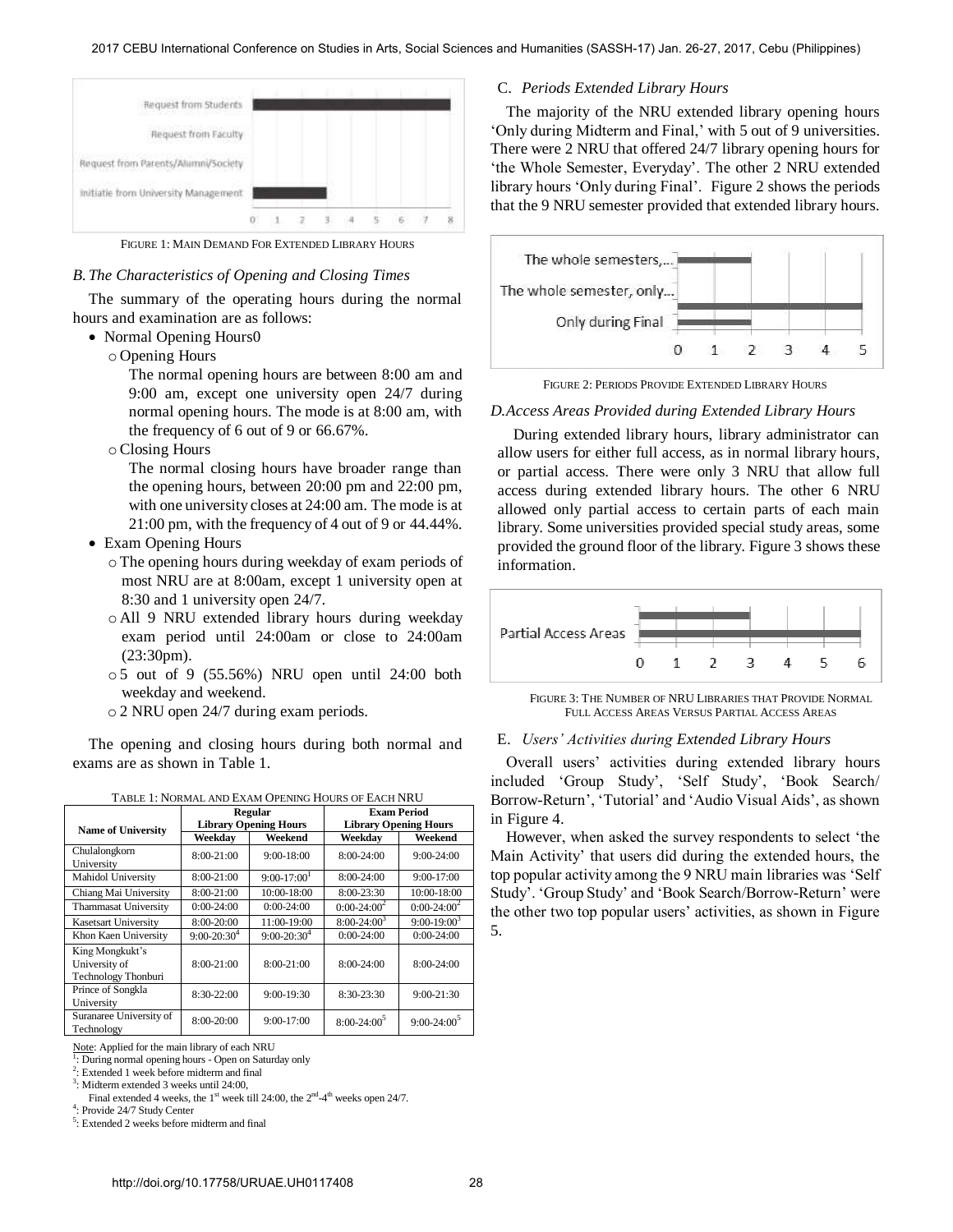

FIGURE 5: **MAIN** USERS' ACTIVITIES DURING EXTENDED LIBRARY HOURS

# *F. Number of Users during Extended Periods Comparing to Normal Periods*

When asked the respondents to compare the number of users between extended periods to normal periods, 6 out of 9 NRU reflected that there were more students came to use the libraries' facilities and areas during extended periods than normal periods. 1 responded that there was similar users and the other 2 responded for fewer users. Figure 6 reflects the above findings.



FIGURE 6: NUMBER OF USERS DURING EXTENDED PERIODS COMPARING TO DURING NORMAL PERIODS

#### *G.Popular Users' Access Hours*

Respondents were asked to select a period of extended hours that are the top crowded by users. The 4 choices are 16:00pm - 18:00pm, 18:00pm - 20:00pm, 20:00pm - 22:00pm and 22:00pm - 24:00pm. As shown in Figure 7, the top crowded users during extended hours was '20:00pm - 22:00pm.' The other choice are during '18:00pm - 20:00pm.'



NOTE: THE ANSWER FROM 1 UNIVERSITY IS AN ERROR AS THE RESPONDENT CHOSE ALL 4 PERIODS OF TIME.

FIGURE 7: POPULAR USERS' ACCESS HOURS DURING EXTENDED LIBRARY HOURS PERIODS

#### *H.Problems from Users during Extended Library Hours*

Students can cause many types of problems in a library [8]. The questionnaire asked the respondents to choose any types of such problems. The results show that the top problem is 'Leave Food Debris' inside libraries. The second most frequent problem and others are: 'Noisy Talk/Not Study' problem, 'Sleep', 'Not enough seats', 'Leave a lot of Garbage' (especially leave garbage outside garbage baskets), 'Dirty Toilet' (have no cleaners during extended hours) and 'Bring Food/Drinks inside Libraries.' Figure 8 summaries the frequency of the above explanations.,



FIGURE 8: PROBLEMS CAUSED BY USERS DURING EXTENDED LIBRARY HOURS

#### V. CONCLUSIONS

The research analysis results can be concluded are as follows:

- The main demand for extended library opening hours in 8 out of 9 NRU was 'Students.' In addition, 'University Management' was also influenced in the demand in 2 universities and was the sole demand in 1 university.
- During exam, all 9 Thailand National Research Universities extended main library opening hours to midnight. 2 NRU provided 24/7 library opening hours.
- Most NRU main libraries provide extended library opening hours 'Only during Midterm and Final.'
- The majority of NRU main libraries provided accessibility to only 'Partial Serviced Areas.'
- However, there was 1 university that provided accessibility to 'Full Serviced Areas' and '24/7.'
- For users' activities, there were several activities students came for during extended hours. The top activities were 'Self Study' and 'Group Study.' Other less frequency performed were 'Book Search/Borrow-Return', 'Tutorial' and 'Audio Visual Aids.'
- Comparison between 'Extended' and 'Normal' library hours, 6 out of 9 NRU, there were 'More' students visited during extended hours than normal hours. And, the most popular visited extended hours was during '20:00pm – 22:00pm.'
- About problems created by users, the top most frequently occurred was 'Leave Food Debris.' The other problems listed from less top most frequently occurred are 'Noisy Talk/Not Study', 'Sleep', 'Not Enough Seat', Leave a lot of Garbage', 'Dirty Toilet' and 'Bringing in Food/Drinks.'